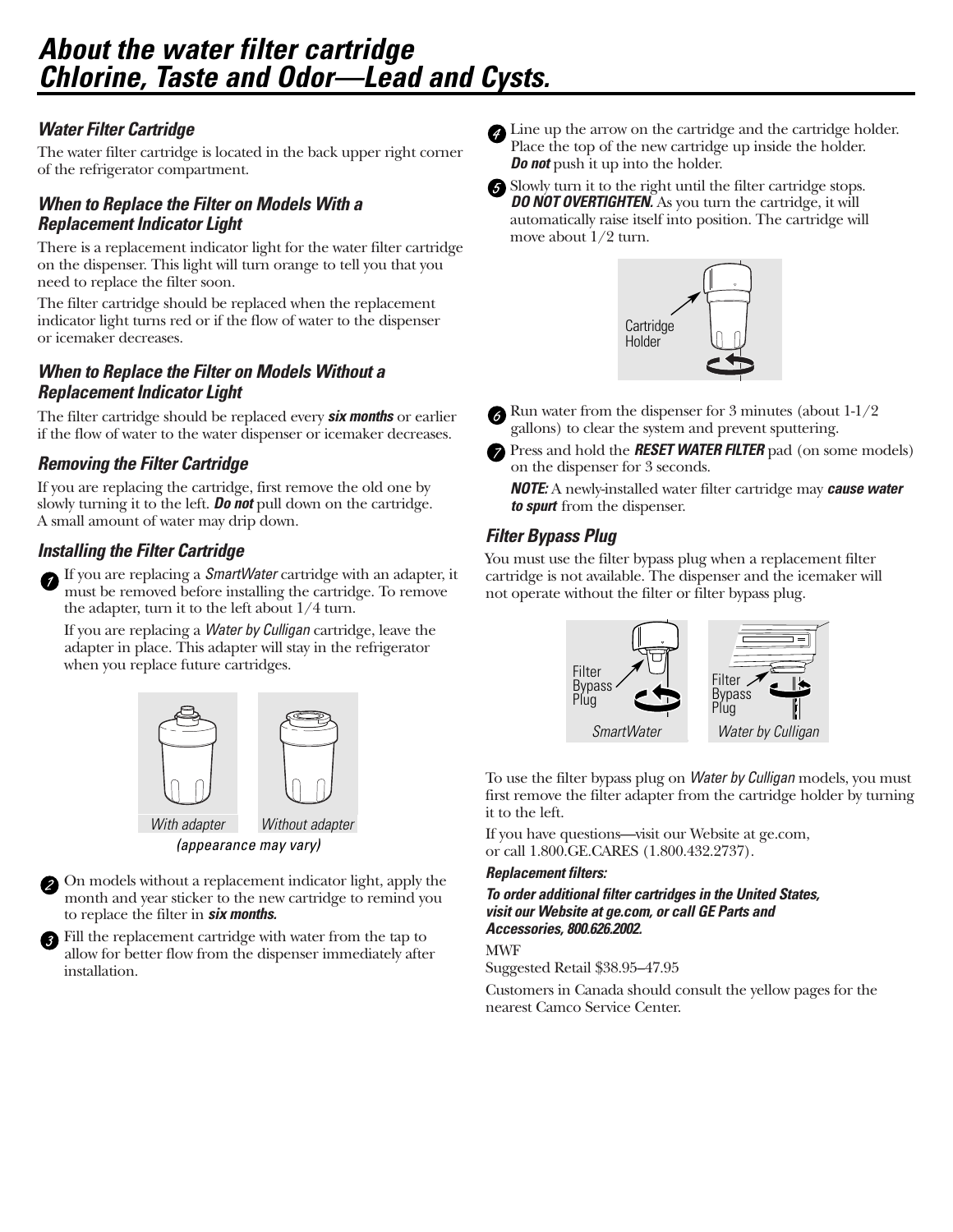### State of California Department of Health Services

## **Water Treatment Device Certificate Number**

## **05 - 1698**

Date Issued: February 2, 2005

| <b>Trademark/Model Designation</b><br><b>MWF</b>                                                                                                                                                      | <b>Replacement Elements</b><br><b>MWF</b>  |
|-------------------------------------------------------------------------------------------------------------------------------------------------------------------------------------------------------|--------------------------------------------|
| <b>General Electric Company</b><br><b>Manufacturer:</b>                                                                                                                                               |                                            |
| The water treatment device(s) listed on this certificate have met the testing requirements pursuant to Section<br>116830 of the Health and Safety Code for the following health related contaminants: |                                            |
| <b>Microbiological Contaminants and Turbidity</b>                                                                                                                                                     | <b>Inorganic/Radiological Contaminants</b> |
| Cysts                                                                                                                                                                                                 | Asbestos                                   |
| Turbidity                                                                                                                                                                                             | Lead                                       |
|                                                                                                                                                                                                       | Mercury                                    |
| <b>Organic Contaminants</b>                                                                                                                                                                           |                                            |
| Alachlor                                                                                                                                                                                              |                                            |
| Atrazine                                                                                                                                                                                              |                                            |
| Benzene                                                                                                                                                                                               |                                            |
| Carbofuran                                                                                                                                                                                            |                                            |
| Lindane                                                                                                                                                                                               |                                            |
| Mercury                                                                                                                                                                                               |                                            |
| Toxaphene                                                                                                                                                                                             |                                            |
| 1,4-dichlorobenzene                                                                                                                                                                                   |                                            |
| $2,4-D$                                                                                                                                                                                               |                                            |
|                                                                                                                                                                                                       |                                            |
|                                                                                                                                                                                                       |                                            |
|                                                                                                                                                                                                       |                                            |
|                                                                                                                                                                                                       |                                            |
|                                                                                                                                                                                                       |                                            |
|                                                                                                                                                                                                       |                                            |
| <b>Rated Service Capacity:</b><br>300 gal                                                                                                                                                             | Rated Service Flow: 0.5 gpm                |

## **Conditions of Certification:**

Do not use where water is microbiologically unsafe or with water of unknown quality, except that systems certified for cyst reduction may be used on disinfected waters that may contain filterable cysts.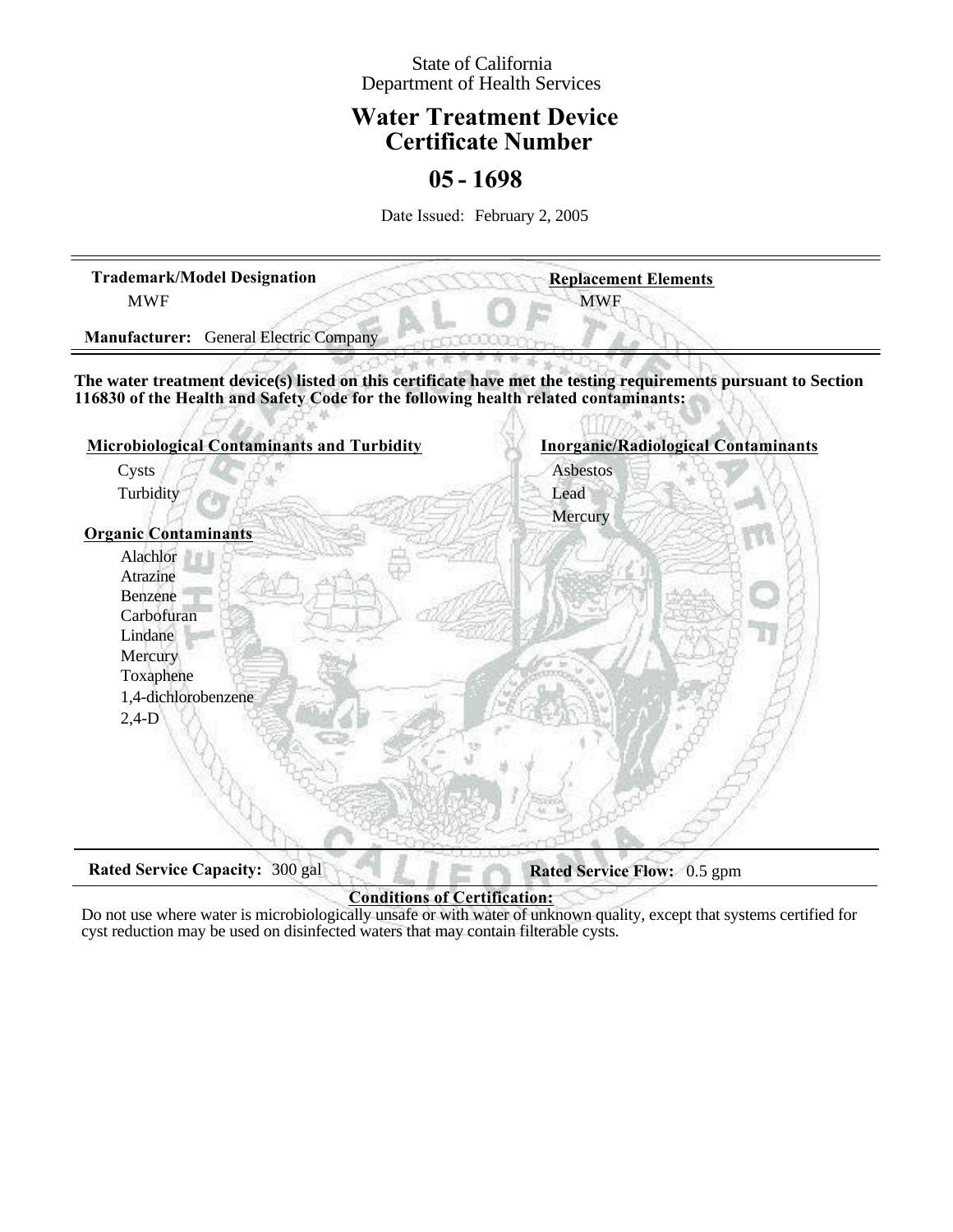## *Performance Data Sheet SmartWater Filtration System MWF Cartridge*

#### *This system has been tested according to NSF/ANSI 42/53 for reduction of the substances listed below. The concentration of the indicated substances in water entering the system was reduced to a concentration less than or equal to the permissible limit for water leaving the system, as specified in NSF/ANSI 42/53.\**

*(100% safety factors built in for unmetered usage)*

| <b>Standard No. 42: Aesthetic Effects</b>        |            |                                |                                                   |                        |                     |         |                |             |
|--------------------------------------------------|------------|--------------------------------|---------------------------------------------------|------------------------|---------------------|---------|----------------|-------------|
| Parameter                                        | USEPA      | <b>Influent</b>                | % Reduction<br><b>Effluent</b><br><b>Influent</b> |                        |                     |         | Min. Required  |             |
|                                                  | <b>MCL</b> | <b>Challenge Concentration</b> | Average                                           | Average                | <b>Maximum</b>      | Average | <b>Minimum</b> | Reduction   |
| Chlorine                                         |            | $2.0 \,\mathrm{mg/L} \pm 10\%$ | $1.96 \,\mathrm{mg/L}$                            | $0.06 \,\mathrm{mg/L}$ | $0.11 \text{ mg/L}$ | 96.77%  | 94.74%         | $> 50\%$    |
| T & O                                            |            |                                |                                                   |                        |                     |         |                |             |
| Particulate**                                    |            | $\geq$ 10,000 particles/mL     | $6,400,000$ #/mL                                  | $58,833 \#/\text{mL}$  | $150,000$ #/mL      | 99.14%  | 97.97%         | $\geq 85\%$ |
| $M = 1.1$ Times and $M = 1$<br>$\alpha$ $\alpha$ |            |                                |                                                   |                        |                     |         |                |             |

| Standard No. 53: Health Effects |                          |                                           |                                 |                                                          |                             |                |            |                          |
|---------------------------------|--------------------------|-------------------------------------------|---------------------------------|----------------------------------------------------------|-----------------------------|----------------|------------|--------------------------|
| Parameter                       | <b>USEPA</b>             | <b>Influent</b>                           | <b>Influent</b>                 | Effluent                                                 |                             | % Reduction    |            | Min. Required            |
|                                 | <b>MCL</b>               | <b>Challenge Concentration</b>            | Average                         | Average                                                  | <b>Maximum</b>              | <b>Average</b> | Minimum    | Reduction                |
| Turbidity                       | $0.5$ NTU                | $11 + 1 NTI$ <sup>***</sup>               | 10.5 NTU                        | $0.14$ NTU                                               | 0.28 NTU                    | 98.54%         | 97.20%     | $0.5$ NTU                |
| Cysts                           | $\geq$ 99.95% Reduction  | Minimum 50,000 L                          | $118,750 \; \text{\#}/\text{L}$ | $< 1 \frac{H}{L}$                                        | $4\,\mathrm{\#}/\mathrm{L}$ | $>99.99\%$     | $>99.99\%$ | $\geq 99.95\%$           |
| Asbestos                        | $\geq$ 99% Reduction     | $10^7$ to $10^8$ fibers/L; $> 10$ $\mu$ m | 57 MF/L                         | $0.996$ MF/L                                             | $< 1$ MF/L                  | 99.60%         | 99.39%     | $\geq 99\%$              |
| Lead at pH 6.5                  | $0.015 \,\mathrm{mg/L}$  | $0.15 \,\mathrm{mg/L} \pm 10\%$           | $0.1567$ mg/L                   | $< 0.001$ mg/L                                           | $< 0.001$ mg/L              | 99.36%         | 99.29%     | $0.010 \text{ mg/L}$     |
| Lead at $pH\,8.5$               | $0.015 \,\mathrm{mg/L}$  | $0.15 \text{ mg/L} + 10\%$                | $0.1433 \,\mathrm{mg/L}$        | $< 0.001$ mg/L                                           | $\sqrt{0.001}$ mg/L         | 99.30%         | 99.29%     | $0.010 \text{ mg/L}$     |
| Mercury at $pH\,6.5$            | $0.002 \,\mathrm{mg/L}$  | $0.006 \,\mathrm{mg/L} + 10\%$            | $0.0059 \,\mathrm{mg/L}$        | $0.000350$ mg/L                                          | $\overline{0.0007}$ mg/L    | 94.70%         | 87.50%     | $0.002 \,\mathrm{mg/L}$  |
| Mercury at pH 8.5               | $0.002 \,\mathrm{mg/L}$  | $0.006 \,\mathrm{mg/L} \pm 10\%$          |                                 | $0.0057 \,\mathrm{mg/L}$ 0.000325 mg/L                   | $0.0006$ mg/L               | 93.20%         | 89.29%     | $0.002 \,\mathrm{mg/L}$  |
| Alachlor                        | $0.002 \text{ mg/L}$     | $0.04 \text{ mg/L} + 10\%$                | $0.0367$ mg/L                   | $0.00023$ mg/L                                           | $0.0004 \text{ mg/L}$       | 99.34%         | 98.67%     | $0.002 \text{ mg/L}$     |
| Lindane                         | $0.0002 \,\mathrm{mg/L}$ | $0.002 \,\mathrm{mg/L} + 10\%$            |                                 | $0.0020 \,\mathrm{mg/L}$ $\leq 0.00002 \,\mathrm{mg/L}$  | $< 0.00002$ mg/L            | 99.00%         | 98.95%     | $0.0002 \,\mathrm{mg/L}$ |
| $2,4$ D                         | $0.070 \,\mathrm{mg/L}$  | $0.210 \,\mathrm{mg/L} \pm 10\%$          | $0.2033 \,\mathrm{mg/L}$        | $0.00337$ mg/L                                           | $0.011000$ mg/L             | 98.32%         | 94.50%     | $0.070 \text{ mg/L}$     |
| Toxaphene                       | $0.003 \text{ mg/L}$     | $0.015 \,\mathrm{mg/L} \pm 10\%$          | $0.0160$ mg/L                   | $0.00100 \,\mathrm{mg/L}$                                | $0.001000$ mg/L             | 93.44%         | 91.67%     | $0.003 \text{ mg/L}$     |
| Benzene                         | $0.005 \,\mathrm{mg/L}$  | $0.015 \,\mathrm{mg/L} + 10\%$            |                                 | $\sqrt{0.0145 \text{ mg/L}}$ 0.000500 mg/L 0.000500 mg/L |                             | 96.51%         | 95.83%     | $0.005 \,\mathrm{mg/L}$  |
| Carbofuran                      | $0.040 \,\mathrm{mg/L}$  | $0.080 \,\mathrm{mg/L} \pm 10\%$          | $0.0830 \,\mathrm{mg/L}$        | $0.001000$ mg/L                                          | $0.001000 \,\mathrm{mg/L}$  | 98.78%         | 98.65%     | $0.04 \text{ mg/L}$      |
| 1,4 dichlorobenzene             | $0.075 \text{ mg/L}$     | $0.225 \,\mathrm{mg/L} \pm 10\%$          |                                 | $0.2283$ mg/L $\vert 0.000500$ mg/L                      | $0.000500 \,\mathrm{mg/L}$  | 99.78%         | 99.77%     | $0.075 \,\mathrm{mg/L}$  |
| Atrazine                        | $0.003 \,\mathrm{mg/L}$  | $0.009 \,\mathrm{mg/L} \pm 10\%$          | $0.0087$ mg/L                   | $< 0.0005$ mg/L                                          | $< 0.0005$ mg/L             | 94.22%         | 93.33%     | $0.003 \text{ mg/L}$     |

*\* Tested using a flow rate of 0.50 gpm; pressure of 60 psig; pH of 7.5 ± 0.5; temp. of 68° ± 5°F (20° ± 3°C)*

*\*\* Measurement in Particles/ml. Particles used were 0.5-1 microns*

*\*\*\* NTU=Nephelometric Turbidity units*

### *Operating Specifications*

- Gapacity: certified for up to 300 gallons (11351); up to six months for models without a replacement filter indicator light; up to one year for models with a replacement filter indicator light
- Pressure requirement: 40–120 psi (2.8–8.2 bar), non-shock
- Temperature:  $33-100^{\circ}F (0.6-38^{\circ}C)$

■ Flow rate: 0.5 gpm (1.9 lpm)

### *General Installation/Operation/Maintenance Requirements*

- Flush new cartridge at full flow for 3 minutes to purge out trapped air.
- Replace cartridge when the indicator light flashes or water flow rate is reduced on non-indicator units.

### *Special Notices*

- Installation instructions, parts and service availability, and standard warranty are included with the product when shipped.
- This drinking water system must be maintained according to manufacturer's instructions, including replacement of filter cartridges.
- Do not use with water that is microbiologically unsafe or of unknown quality without adequate disinfection before or after the system. Systems certified for cyst reduction may be used on disinfected water that may contain filterable cysts.
- The contaminants or other substances removed or reduced by this water treatment system are not necessarily in your water.
- $\blacksquare$  Check for compliance with the state and local laws and regulations.
- Note that while the testing was performed under standard laboratory conditions, actual performance may vary. Systems must be installed and operated in accordance with manufacturer's recommended procedures and guidelines.

|                                                                                                          | System Tested and Certified by NSF International against ANSI/NSF Standard 42 & 53 for the reduction of:                                                                                                   |
|----------------------------------------------------------------------------------------------------------|------------------------------------------------------------------------------------------------------------------------------------------------------------------------------------------------------------|
| <b>Standard No. 42: Aesthetic Effects</b>                                                                | <b>Standard No. 53: Health Effects</b>                                                                                                                                                                     |
| Chemical Unit<br>Chlorine Taste and Odor<br>Mechanical Filtration Unit<br>Particulate Reduction, Class I | Chemical Reduction Unit<br>Alachlor and Atrazine Reduction<br>Benzene and Carbofuran Reduction<br>1,4 dichlorobenzene and 2,4-D Reduction<br>Lead and Lindane Reduction<br>Mercury and Toxaphene Reduction |
|                                                                                                          | Mechanical Filtration Unit<br><b>Turbidity Reduction</b><br><b>Cyst and Asbestos Reduction</b>                                                                                                             |